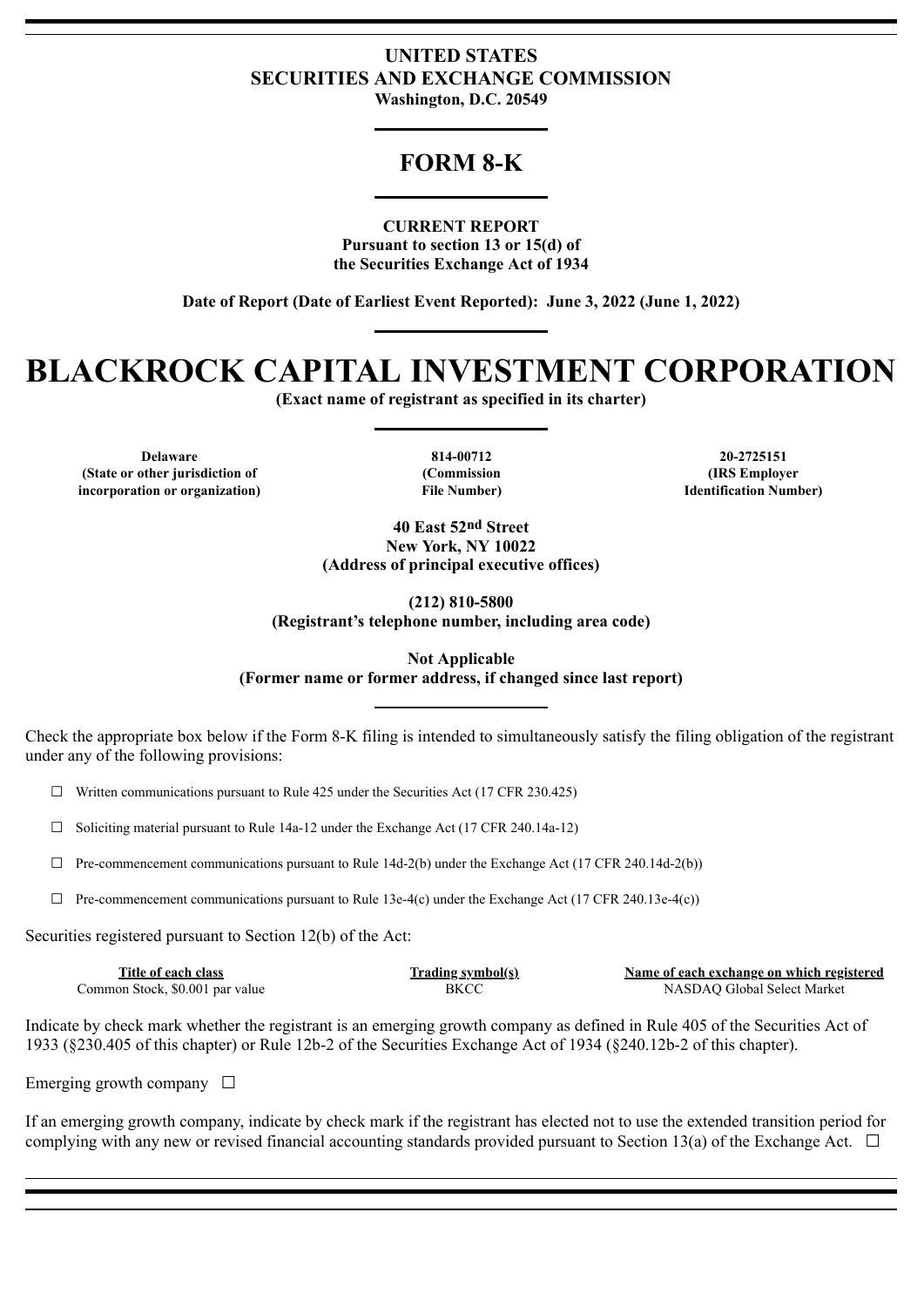#### **Item 8.01 – Other Events.**

On June 1, 2022, BlackRock Capital Investment Corporation (the "Company") reconvened its special meeting of stockholders (the "Special Meeting") to vote on a proposal to authorize the Company, with the approval of the Company's board of directors, to sell or otherwise issue shares of its common stock (during the next 12 months) at a price below the Company's then current net asset value per share in one or more offerings, subject to certain limitations set forth in the proxy statement for the Special Meeting (including that the cumulative number of shares sold pursuant to such authority does not exceed 25% of the Company's then outstanding common stock immediately prior to each such sale).

The Special Meeting was originally scheduled for May 3, 2022 but was adjourned until June 1, 2022 in order to allow stockholders more time to vote on the proposal as sufficient votes had not been received to reach quorum to hold the meeting. Because the Company did not obtain the necessary votes to satisfy a quorum at the reconvened Special Meeting held on June 1, 2022, the Company closed the reconvened Special Meeting without conducting any business and, as a result, the proposal did not pass.